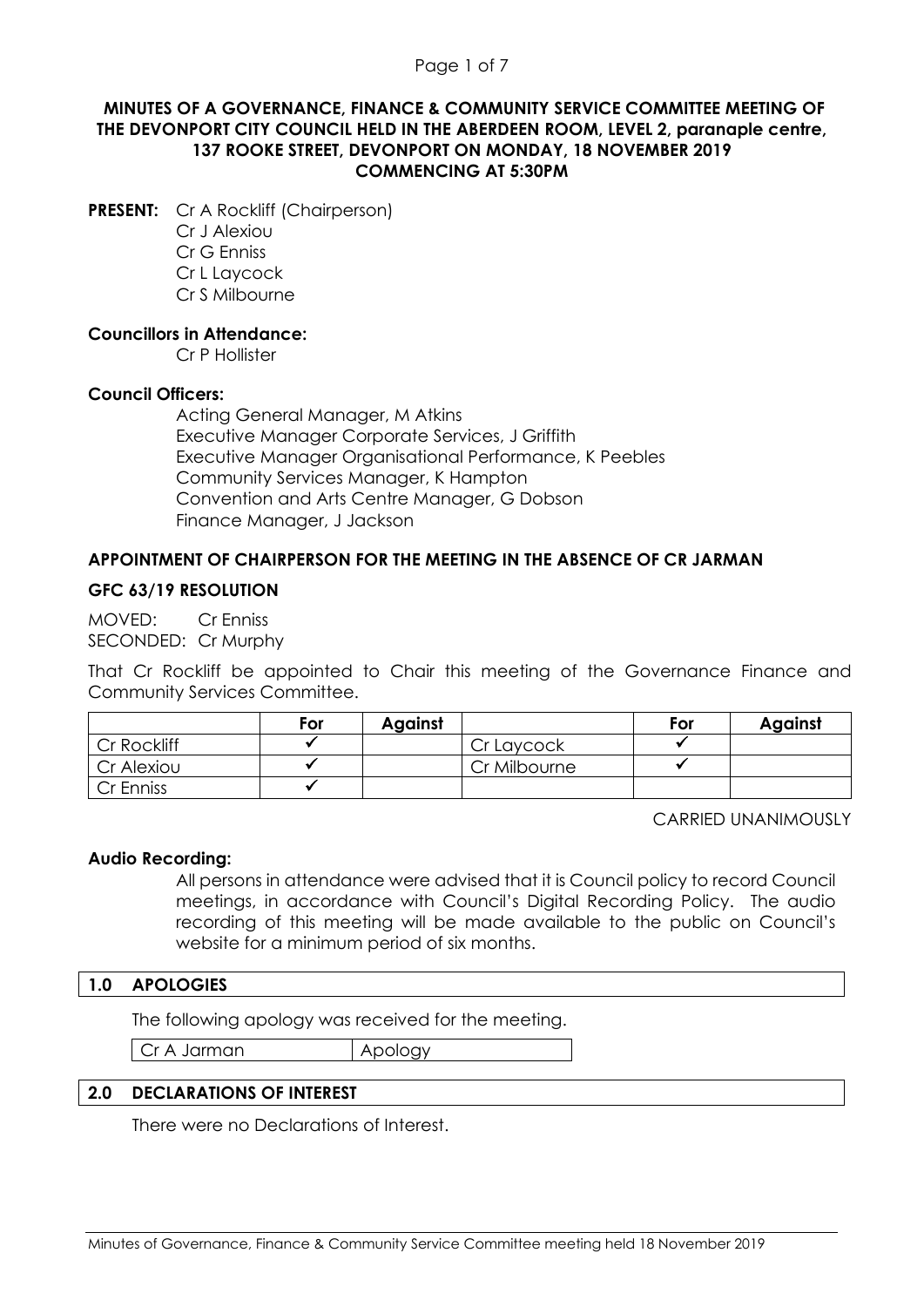### **3.0 PROCEDURAL**

### **3.1 PUBLIC QUESTION TIME**

### **3.1.1 QUESTION WITHOUT NOTICE FROM THE PUBLIC**

Nil

### **3.2 QUESTIONS FROM COUNCILLORS**

Nil

**3.3 NOTICES OF MOTION** 

Nil

#### **4.0 GOVERNANCE REPORTS**

### **4.1 ANNUAL PLAN PROGRESS REPORT TO 31 OCTOBER 2019**

### **GFC 64/19 RESOLUTION**

MOVED: Cr Alexiou SECONDED: Cr Milbourne

That it be recommended to Council that the 2019/20 Annual Plan Progress Report for the period ended 31 October 2019 be received and noted.

|             | For | Against |              | For | <b>Against</b> |
|-------------|-----|---------|--------------|-----|----------------|
| Cr Rockliff |     |         | Cr Laycock   |     |                |
| Cr Alexiou  |     |         | Cr Milbourne |     |                |
| Cr Enniss   |     |         |              |     |                |

CARRIED UNANIMOUSLY

# **4.2 HEALTH & SAFETY POLICY**

# **GFC 65/19 RESOLUTION**

MOVED: Cr Milbourne SECONDED: Cr Enniss

That it be recommended to Council that the Health & Safety Policy be adopted with immediate effect.

|             | For | Against |              | For | <b>Against</b> |
|-------------|-----|---------|--------------|-----|----------------|
| Cr Rockliff |     |         | Cr Laycock   |     |                |
| Cr Alexiou  |     |         | Cr Milbourne |     |                |
| Cr Enniss   |     |         |              |     |                |

CARRIED UNANIMOUSLY

# **4.3 ELECTED MEMBERS EXPENDITURE REPORT SEPTEMBER AND OCTOBER 2019 GFC 66/19 RESOLUTION**

# MOVED: Cr Laycock

SECONDED: Cr Alexiou

That it be recommended to Council that the bi-monthly report advising of Councillor allowances and expenses be received and noted.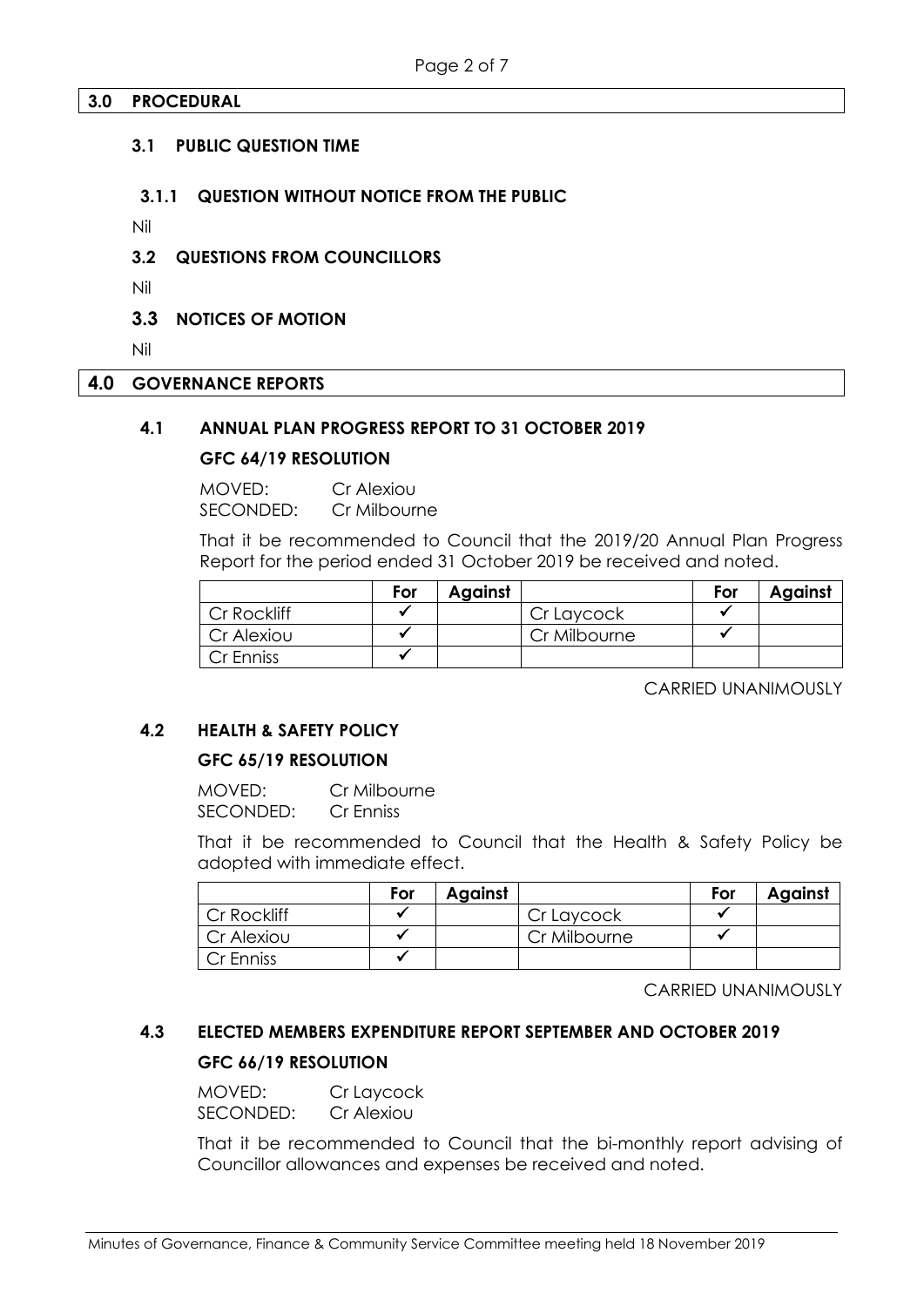Page 3 of 7

|             | For | Against |              | For | <b>Against</b> |
|-------------|-----|---------|--------------|-----|----------------|
| Cr Rockliff |     |         | Cr Laycock   |     |                |
| Cr Alexiou  |     |         | Cr Milbourne |     |                |
| Cr Enniss   |     |         |              |     |                |

CARRIED UNANIMOUSLY

### **5.0 FINANCE REPORTS**

# **5.1 FINANCE REPORT TO 31 OCTOBER 2019**

# **GFC 67/19 RESOLUTION**

MOVED: Cr Milbourne SECONDED: Cr Alexiou

That it be recommended to Council that the Finance Report as of 31 October 2019 be received and noted.

|             | For | <b>Against</b> |              | For | <b>Against</b> |
|-------------|-----|----------------|--------------|-----|----------------|
| Cr Rockliff |     |                | Cr Laycock   |     |                |
| Cr Alexiou  |     |                | Cr Milbourne |     |                |
| Cr Enniss   |     |                |              |     |                |

CARRIED UNANIMOUSLY

### **6.0 COMMUNITY SERVICES REPORTS**

# **6.1 MINUTES OF COUNCIL'S SPECIAL INTEREST GROUPS AND ADVISORY BOARDS GFC 68/19 RESOLUTION**

MOVED: Cr Enniss SECONDED: Cr Laycock

That it be recommended to Council that the minutes of the Devonport Maritime and Heritage Special Interest Group, paranaple arts centre Special Advisory Committee and East Devonport Special Interest Group be received and noted.

|             | For | Against |              | For | <b>Against</b> |
|-------------|-----|---------|--------------|-----|----------------|
| Cr Rockliff |     |         | Cr Laycock   |     |                |
| Cr Alexiou  |     |         | Cr Milbourne |     |                |
| Cr Enniss   |     |         |              |     |                |

CARRIED UNANIMOUSLY

### **7.0 INFORMATION REPORTS**

# **7.1 ARTS AND CONVENTION REPORT - SEPTEMBER AND OCTOBER 2019 GFC 69/19 RESOLUTION**

MOVED: Cr Laycock SECONDED: Cr Alexiou

That it be recommended to Council that the Arts and Convention report be received and noted.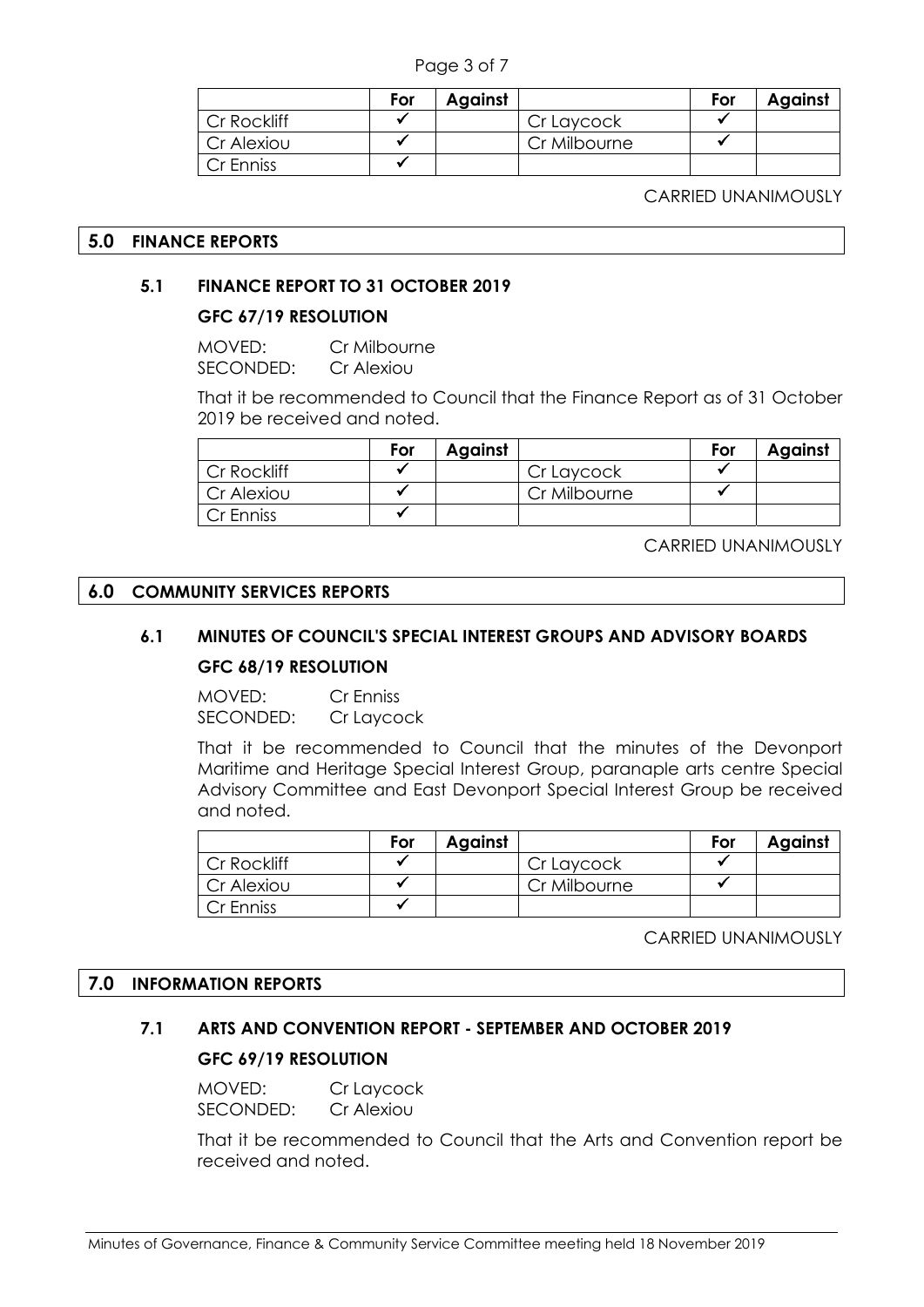Page 4 of 7

|             | For | <b>Against</b> |              | For | <b>Against</b> |
|-------------|-----|----------------|--------------|-----|----------------|
| Cr Rockliff |     |                | Cr Laycock   |     |                |
| Cr Alexiou  |     |                | Cr Milbourne |     |                |
| Cr Enniss   |     |                |              |     |                |

CARRIED UNANIMOUSLY

# **7.2 GOVERNANCE AND FINANCE REPORT - SEPTEMBER AND OCTOBER 2019**

# **GFC 70/19 RESOLUTION**

MOVED: Cr Alexiou SECONDED: Cr Milbourne

That it be recommended to Council that the Governance and Finance report be received and noted.

|             | For | Against |              | For | Against |
|-------------|-----|---------|--------------|-----|---------|
| Cr Rockliff |     |         | Cr Laycock   |     |         |
| Cr Alexiou  |     |         | Cr Milbourne |     |         |
| Cr Enniss   |     |         |              |     |         |

CARRIED UNANIMOUSLY

# **7.3 COMMUNITY SERVICES REPORT - SEPTEMBER AND OCTOBER 2019**

# **GFC 71/19 RESOLUTION**

MOVED: Cr Milbourne SECONDED: Cr Alexiou

That it be recommended to Council that the Community Services report be received and noted.

|             | For | Against |              | For | <b>Against</b> |
|-------------|-----|---------|--------------|-----|----------------|
| Cr Rockliff |     |         | Cr Laycock   |     |                |
| Cr Alexiou  |     |         | Cr Milbourne |     |                |
| Cr Enniss   |     |         |              |     |                |

CARRIED UNANIMOUSLY

# **8.0 CLOSED SESSION**

# **GFC 72/19 RESOLUTION**

MOVED: Cr Laycock SECONDED: Cr Alexiou

That in accordance with Regulation 15 of the *Local Government (Meeting Procedures) Regulations 2015* the following items be dealt with in Closed Session:

| <b>Item</b><br><b>No</b> | Matter                                                              | <b>Local Government</b><br>(Meeting Procedures)<br><b>Regulations 2015 Reference</b> |
|--------------------------|---------------------------------------------------------------------|--------------------------------------------------------------------------------------|
| 8.1                      | Status Update - Outstanding Rates<br>Debtors – Three Years and Over | 15(2)(i)                                                                             |